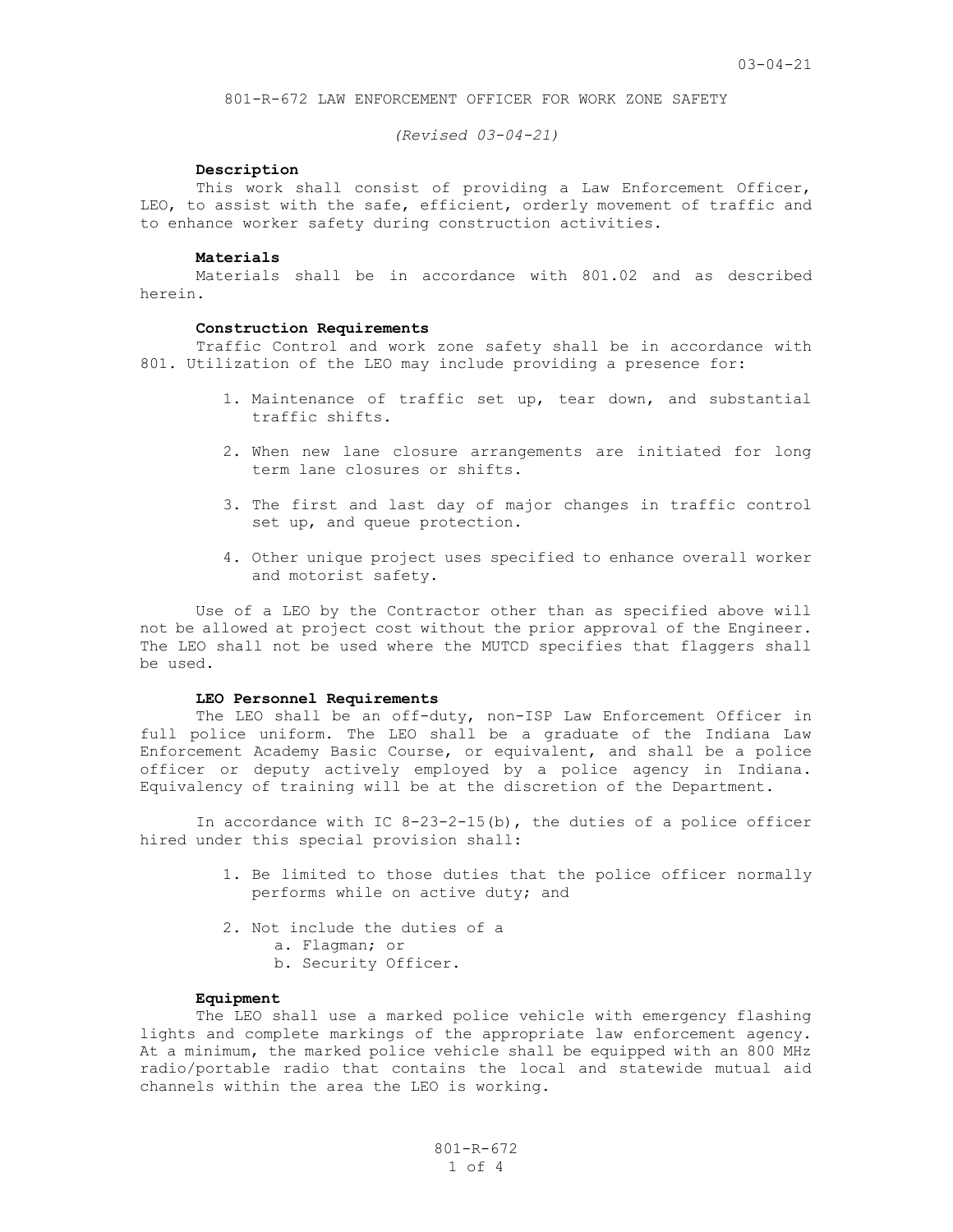When outside of the marked police vehicle, the LEO shall wear the correct ANSI certified high-visibility safety apparel provided by their agency.

# **Operation**

The Contractor shall be responsible for securing the services of the LEO with the appropriate agency and communicating the intentions of the plans with respect to the duties of the LEO. The Contractor and the LEO shall follow the standards for placement of the LEO in work zones set forth by the NCHRP Report 746.

The Contractor shall establish direct communication with the LEO prior to the start of their shift. The method of communication shall be at the discretion of the Contractor and may include the exchange of mobile telephone numbers or dedicated communication devices, such as mobile phones and walkie-talkies. The Contractor may provide the LEO with dedicated communication devices. Contractor provided dedicated communication devices shall be returned to the Contractor at the end of the LEO's shift.

## **Training**

Training for the LEO, the Contractor, and the Engineer will be conducted in two parts. Both trainings shall occur prior to individuals beginning traffic maintenance operations on the contract. The first part of the training will be an individual web-based training. The second part will be a discussion-based training. At the end of the second training, all parties shall sign the signature page to attest they have completed both portions of the law enforcement officer training.

### **Part 1**

The LEO, at least one representative of the Contractor who will be onsite when the LEO is present, and the Engineer, shall complete the Department's web based "Law Enforcement Officers in INDOT Work Zones Training". The training is available on the Work Zone Safety website located at [https://www.in.gov/indot/3980.htm.](https://www.in.gov/indot/3980.htm)

The names of any additional individuals proposing to take this training shall be submitted to the Engineer prior to taking the training.

## **Part 2**

The LEO, the Contractor, and the Engineer are also required to review and agree to adhere to the requirements contained in Department specific training entitled "Instructions and Procedures For Non-ISP Law Enforcement Officers When Working in INDOT Work Zones" prior to beginning maintenance of traffic operations. The training document is accessible at [https://www.in.gov/indot/3980.htm.](https://www.in.gov/indot/3980.htm)

The Part 2 training instruction document, any training notes, and the signature document will be retained within the contract files.

## **Engineer Responsibilities**

The activities of the LEO are subject to the authority and direction of the Engineer, in accordance with 105 and 108, and are limited to the activities associated with the contract work zone. The Contractor's choice of duties and placement of the LEO on any given work shift are subject to approval by the Engineer. The Engineer will have no authority over the LEO when the LEO is acting in an agency enforcement capacity. The Engineer may direct the LEO to perform enforcement and other unspecified activities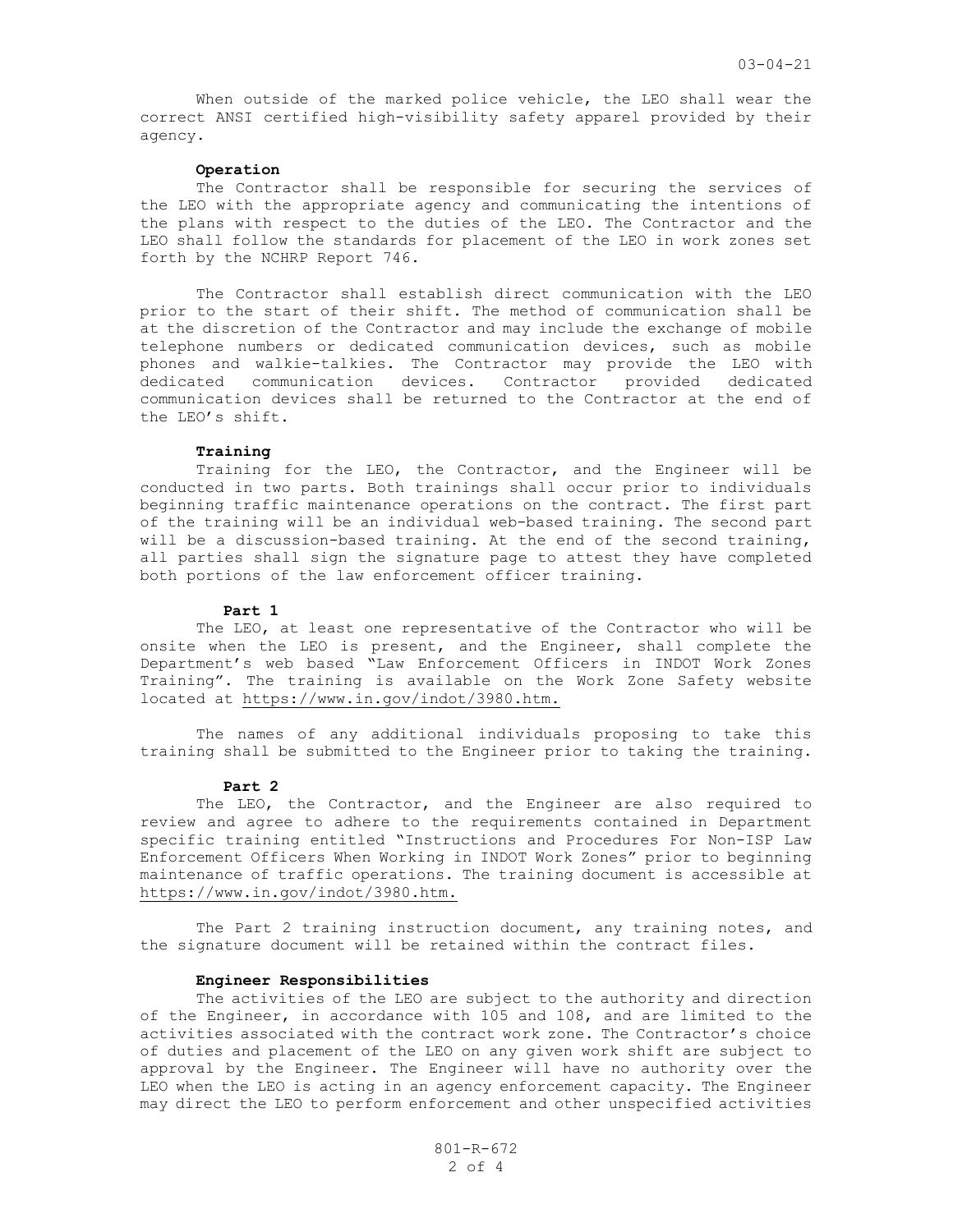to encourage motorists to respect the work zone. Unspecified uses will not be allowed without the prior approval of the Engineer.

### **Contractor Responsibilities**

The Contractor shall be responsible for the LEO's duties and placement and shall inform the Engineer of any issues that may arise. Duties and placement of the LEO are subject to approval by the Engineer. The Contractor shall ensure that the LEO remains at the project site for the entire duration of their shift and reports back at the end of the shift unless directed otherwise by the Engineer.

### **LEO Responsibilities**

The LEO shall report to the Contractor prior to the start of the shift in order to receive instructions regarding specific work assignments. The LEO shall stay at the project site for the entire duration of their shift and report to the Contractor at the end of the shift. If the LEO has completed the duties described above and still has time remaining on their shift, the LEO may be asked to patrol through the work zone, with flashing lights off, or be placed at a location to deter motorists from speeding or following too closely. When it is necessary to leave the project site, the LEO shall first notify the Contractor. The Contractor shall then notify the appropriate Department personnel.

All LEOs shall follow the procedures for infraction and ordinance violation enforcement established by IC 9-21-5-11 while working within the work zone. This shall include issuing citations for infractions or detaining individuals in violation of traffic laws when and where appropriate.

The LEOs shall not forgo their traffic control responsibilities to apprehend motorists for routine traffic violations, except that enforcement action is encouraged to enhance motorist compliance and increase driver awareness. If a motorist's actions are considered reckless or endangering to the workers or to the motoring public, then pursuit of the motorist is appropriate. LEOs shall also provide a response to any incident or situation that involves public safety near or within the project limits to ensure the safety of the parties involved, and the motoring public.

# **Method of Measurement**

Law enforcement officer for work zone safety will be measured by the number of hours during the phase or phases of traffic control that require the LEO's presence. Each portion of an hour will be measured as a whole hour.

If a LEO is directed, by their agency, to respond to a situation that is not related to the contract, the time involved in responding to that situation will not be measured for payment.

Law enforcement officer training will not be measured for payment.

### **Basis of Payment**

Law enforcement officers will be paid for at the contract unit price of \$60 per hour.

Training shall be included in the cost of other items.

Payment will be made under: